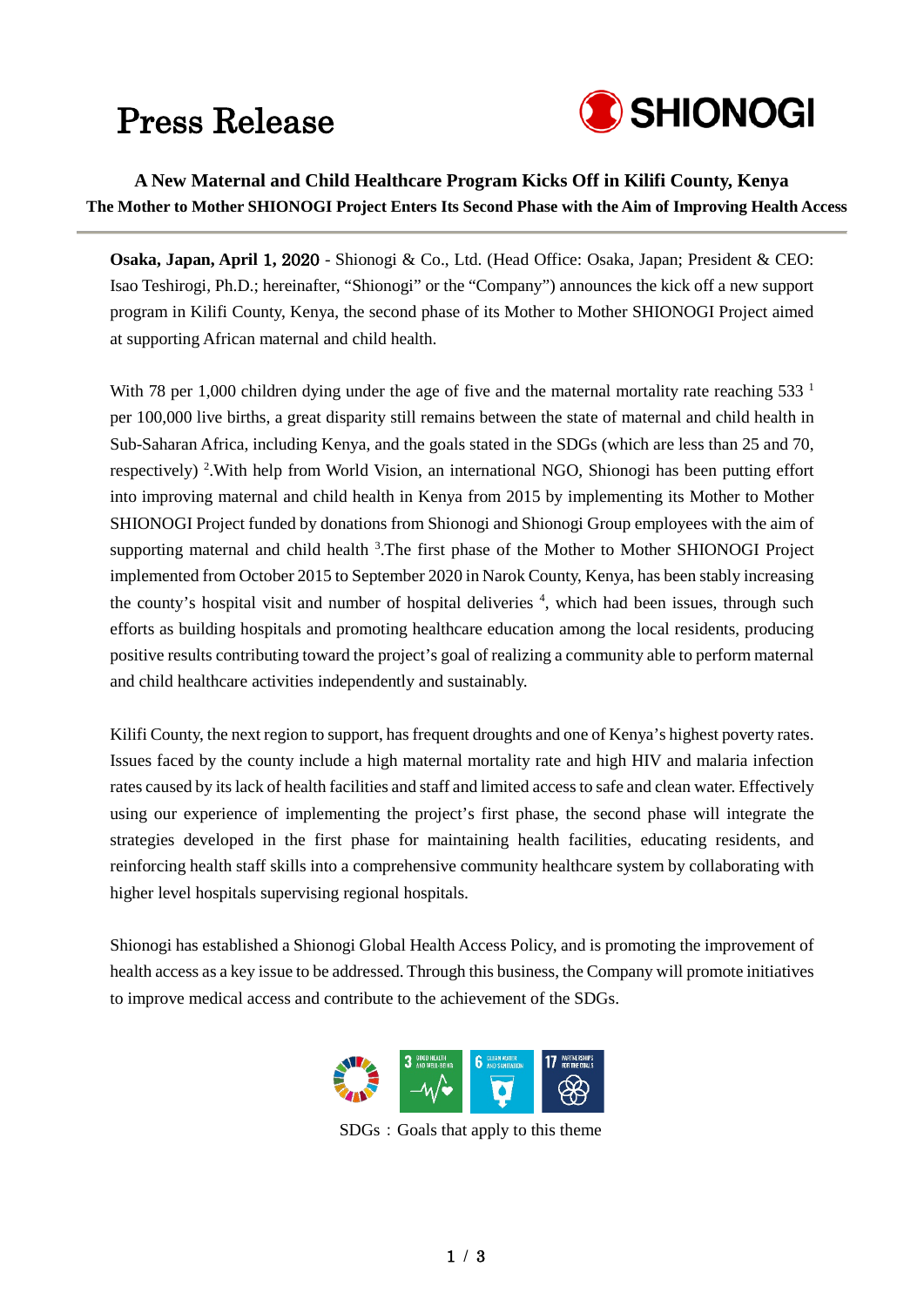## Press Release



#### **Outline of the new support project**

Cooperating organization: World Vision (International Cooperation NGO) Regions to support: Bamba and Jaribuni, Ganze Sub County, Kilifi County, Kenya



Donation amount: ¥60 million/year

Period: April 2020 to March 2023

Support to be offered:

Maintenance of three hospitals, mobile clinic services, health staff education, maintenance of the hygienic environment of water supply systems, resident education programs, local health staff training and reinforcement of regional health systems, and collaboration with local departments of health

#### **About World Vision**

A Christian international cooperation NGO devoted to helping children living in difficult situations caused by poverty, wars, and natural disasters; it is officially recognized by and registered with the United Nations Economic and Social Council, and helps children in about 100 countries [\(https://www.worldvision.jp/\)](https://www.worldvision.jp/).

#### **Forward-Looking Statements**

*This announcement contains forward-looking statements. These statements are based on expectations in light of the information currently available, assumptions that are subject to risks and uncertainties which could cause actual results to differ materially from these statements. Risks and uncertainties include general domestic and international economic conditions such as general industry and market conditions, and changes of interest rate and currency exchange rate. These risks and uncertainties particularly apply with respect to product-related forward-looking statements. Product risks and*